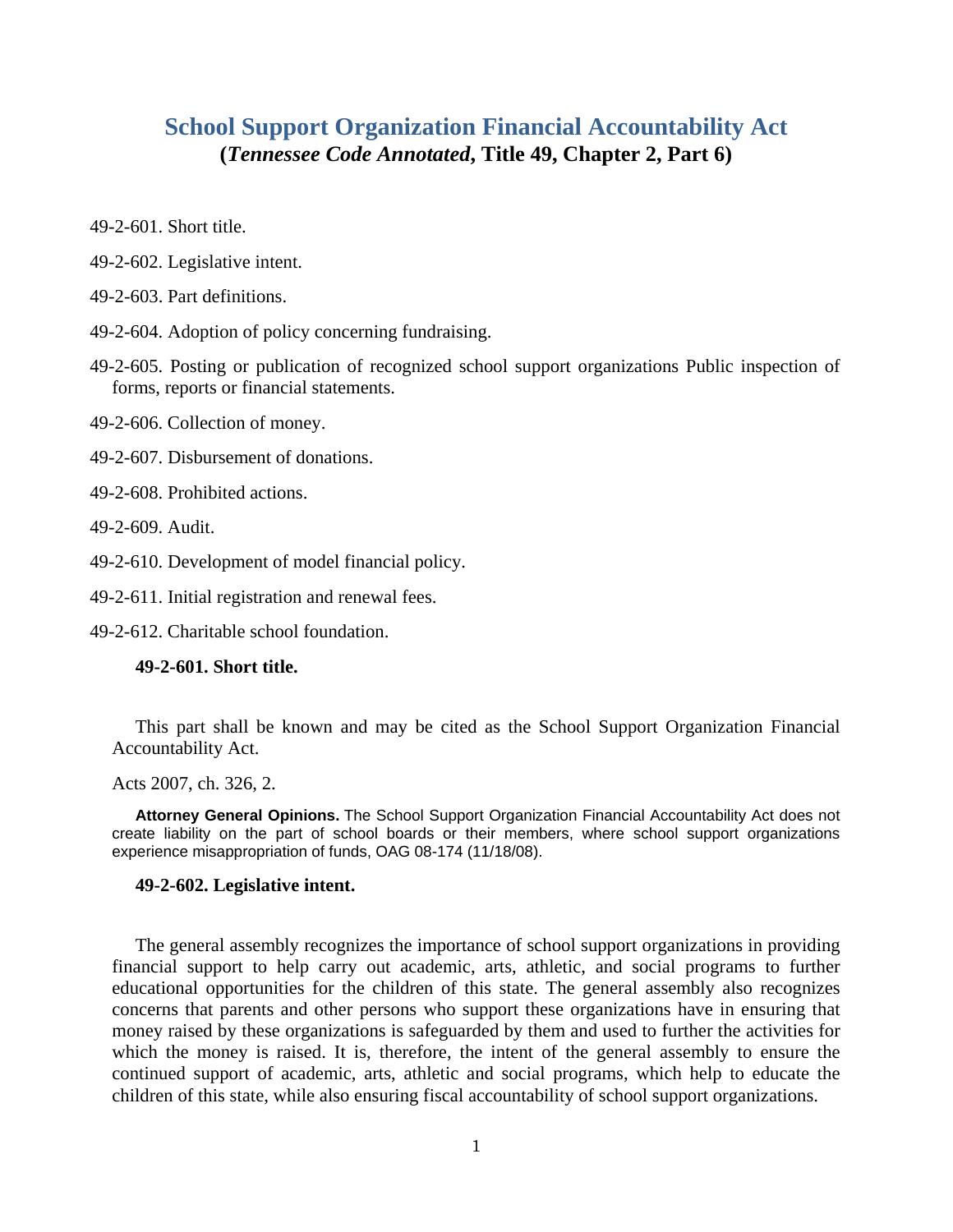Acts 2007, ch. 326, 3.

# **49-2-603. Part definitions.**

As used in this part, unless the context otherwise requires:

 **(1)** Donation means any gift or contribution of money, materials, property or securities from any nongovernmental source received by a school official or employee for the benefit of a school district, school, school club, or academic, arts, athletic or social activity related to a school;

 **(2)** Internal school funds mean any and all money received and accounted for at individual schools, and specifically include, but are not limited to:

 **(A)** Any donation or grant made to the school, a school club, or any academic, arts, athletic or social activity related to a school;

**(B)** Funds for cafeteria services operated at the school;

**(C)** Fees collected by the school;

 **(D)** Funds transferred to the local school from the school board that are to be accounted for at the local school level;

**(E)** Funds raised through cooperative agreements with outside organizations;

**(F)** Rental fees charged outside entities for use of school facilities; and

**(G)** Student activity funds;

**(3) (A)** School representative means:

 **(i)** When a school support organization's primary purpose is to support a school system or an individual school:

*(a)* A school board member;

*(b)* The director of schools;

*(c)* A principal; and

 *(d)* Any individual who is primarily responsible for accounting for school system funds or the funds of an individual school; and

 **(ii)** When a school support organization's primary purpose is to support a local school club or academic, arts, athletic, or social activity related to a school:

*(a)* A school board member;

- *(b)* The director of schools;
- *(c)* A principal;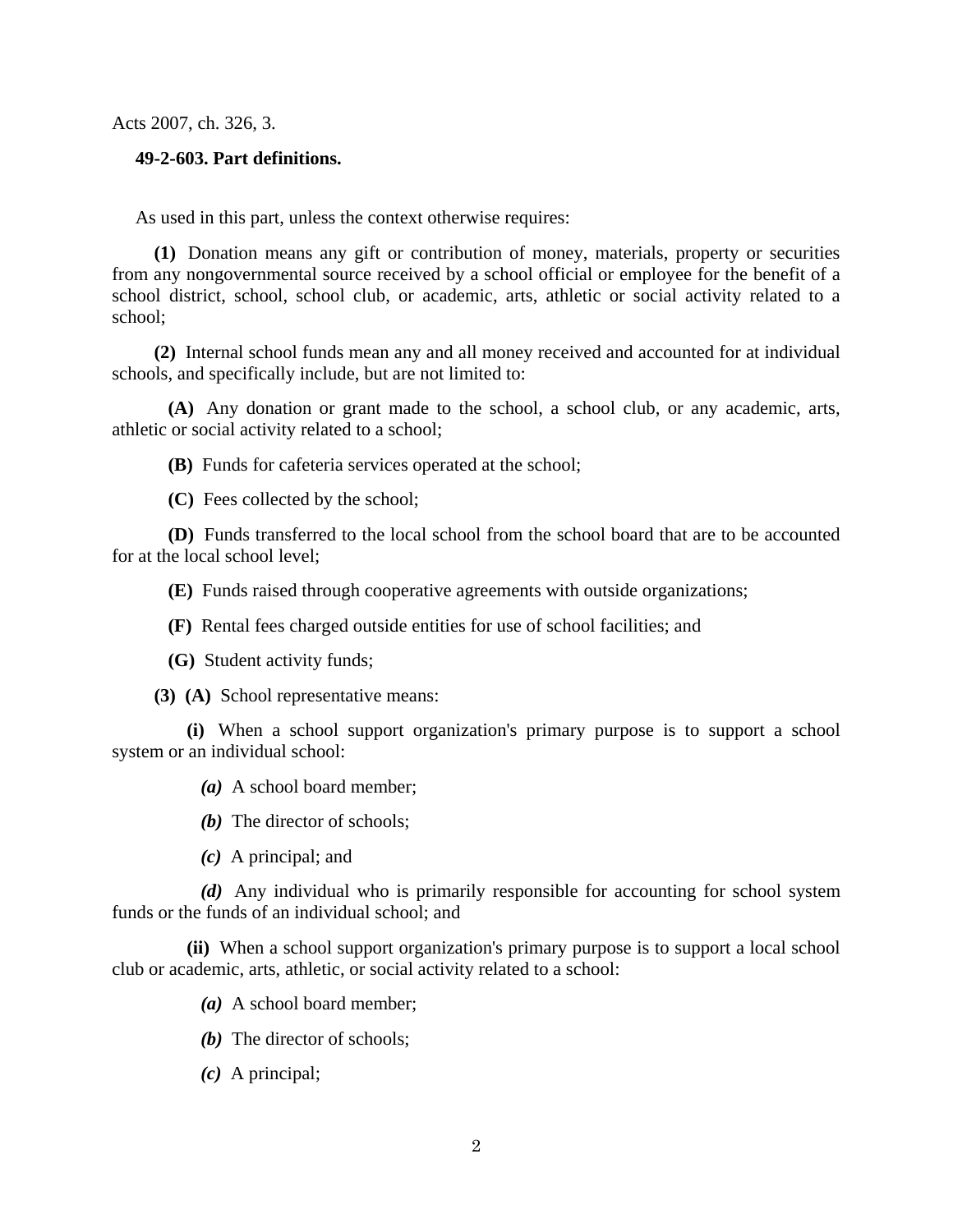*(d)* Any individual who is primarily responsible for accounting for school system funds or the funds of an individual school; and

 *(e)* Any individual who works for the school system and who as part of the individual's employment by the school system is charged with directing or assisting in directing the related school club or activity;

 **(B)** School representative shall specifically include, but shall not be limited to, coaches, assistant coaches, band directors, or any other school sponsor of a related club or activity;

 **(4) (A)** School support organization means a booster club, foundation, parent teacher association, parent teacher organization, parent teacher support association, or any other nongovernmental organization or group of persons whose primary purpose is to support a school district, school, school club, or academic, arts, athletic or social activities related to a school, that collects or receives money, materials, property or securities from students, parents or members of the general public;

 **(B)** For the purposes of this part, a group of persons who merely request that students, parents, or members of the general public make donations to a school district, school, school club, or academic, arts, athletic or social activity related to a school or assist in the raising of funds for a specified purpose under the sponsorship of a school employee where the funds are turned over to the school to be used for the specific purpose for which the funds were raised, shall not be considered a school support organization;

 **(5)** School support organization funds include all money, materials, property or securities raised by a school support organization or any organization that represents itself to students, parents or members of the general public to be a school support organization; and

 **(6)** Student activity funds include all money received from any source for schoolsponsored student activities or school-sponsored events held at or in connection with a school, and specifically include, but are not limited to, any money:

 **(A)** Derived from a school-sponsored academic, art, athletic or social event involving students;

**(B)** Raised by school-sponsored clubs involving students;

 **(C)** Raised by school-sponsored fundraisers involving students who are under the supervision of a school employee;

 **(D)** Received from a commission for the direct sale of items to students pursuant to a cooperative agreement between the school and an outside organization;

 **(E)** Received for the direct sale of items to students from a school-run bookstore located on school grounds;

**(F)** Raised from fees charged students;

**(G)** Obtained from interest from any account that contains student activity funds; or

 **(H) (i)** Obtained from any related school-sponsored activity that involves the use of school personnel, students, and property during the school day;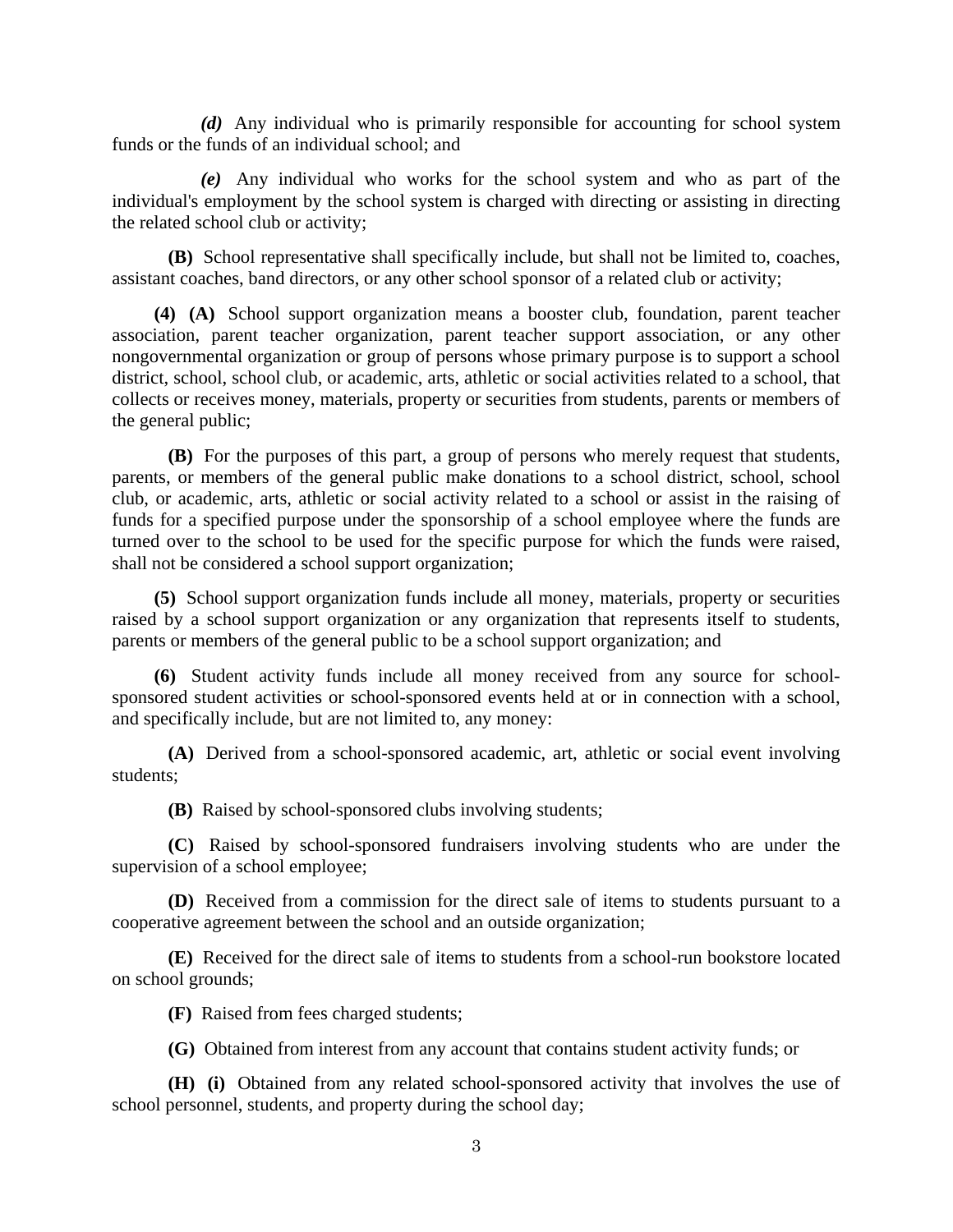**(ii)** For the purpose of subdivision (6)(H)(i), school day means the regular hours of operation of the school during which classes are conducted.

Acts 2007, ch. 326, 4; 2008, ch. 1156, 1-3.

# **49-2-604. Adoption of policy concerning fundraising.**

**(a)** A group or organization may not use a school district's or school's name, mascot or logos, property or facilities for the raising of money, materials, property or securities until a policy has been adopted by the local board of education concerning cooperative agreements, school support organizations and the use of school facilities for fundraising purposes.

**(b)** The policy that a school board adopts pursuant to subsection (a) shall, at a minimum, include, in substance, the following provisions:

 **(1) (A)** Prior to soliciting, raising or collecting money, materials, property or securities to support a school district, school, school club or any academic, arts, athletic or social activity or event related to a school, a school support organization shall submit to the director of schools or the director's designee a form that, at a minimum, documents the following:

 **(i)** The organization's status as a nonprofit organization, foundation or a chartered member of a nonprofit organization or foundation; provided, however, that nothing in this section shall require that the organization be a  $501(c)(3)$  organization under the Internal Revenue Code, codified in 26 U.S.C. 501(c)(3);

**(ii)** The goals and objectives of the organization; and

**(iii)** The telephone number, address and position of each officer of the organization;

 **(B)** Thereafter, a school support organization shall annually, at a time designated before the beginning of the school year, submit a form to the director of schools or the director's designee verifying its continued existence as a nonprofit organization and documenting, at a minimum, the goals and objectives of the organization, and the current telephone number, address and position of each officer of the organization. The organization shall file a statement of total revenues and disbursements before the end of the school year; and

 **(2)** The approval of the director of schools or the director's designee shall be required before a school support organization undertakes any fundraising activity to assure that scheduling of fundraisers does not conflict with the school district's or school's fundraising efforts and that the fundraising process is consistent with the goals and mission of the school or school district. The approval shall not make the fundraising activity a school-sponsored activity.

**(c)** A school support organization shall maintain, at a minimum, detailed statements of receipts and disbursements, minutes of any meetings, a copy of its charter, bylaws and documentation of its recognition as a nonprofit organization. The statements and records shall be maintained for a period of at least four (4) years and be available upon request by any member of the organization, principal, director of schools or the director's designee or the office of the comptroller of the treasury.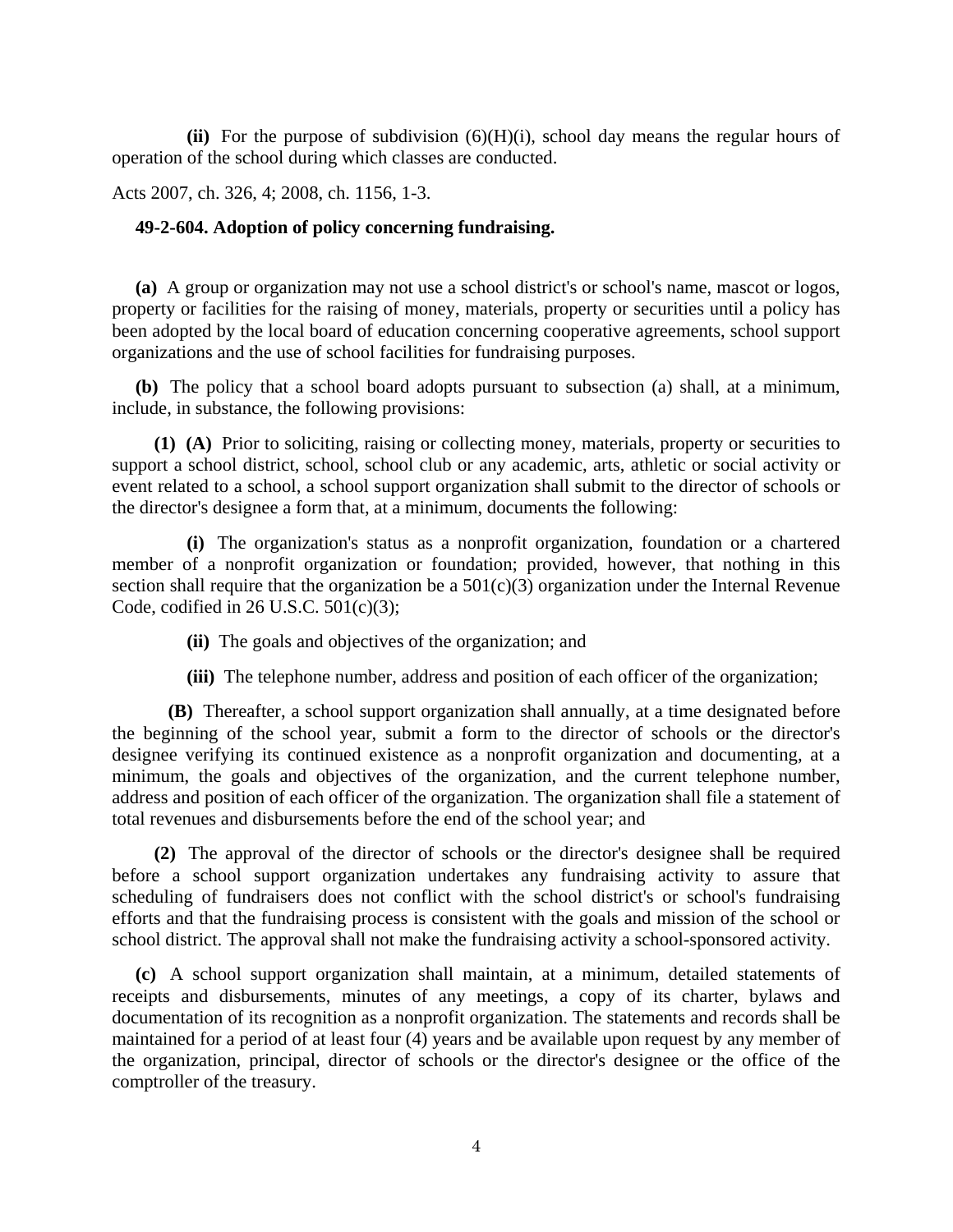**(d)** A school support organization shall operate within the applicable standards and guidelines set by a related state association, if applicable, and shall not promote, encourage or acquiesce in any violation of student or team eligibility requirements, conduct codes or sportsmanship standards.

**(e)** A school support organization's officers shall ensure that school support organization funds are safeguarded and are spent only for purposes related to the goals and objectives of the organization. The organization shall adopt and maintain a written policy that specifies reasonable procedures for accounting, controlling and safeguarding any money, materials, property or securities collected or disbursed by it.

**(f)** A school support organization shall provide, upon request, to officials of the local school board, local school principal or auditors of the office of the comptroller of the treasury access to all books, records and bank account information for the organization.

**(g)** A school representative may not act as a treasurer or bookkeeper for a school support organization. A school representative may not be a signatory on the checks of a school support organization. A majority of the voting members of any school support organization board should not be composed of school representatives.

**(h)** A local board of education may adopt a policy that is more restrictive than the requirements of subsection (b).

**(i)** The local board of education, director of schools, local school principal or any other school official shall not incur any liability for the failure of a school support organization to safeguard school support organization funds.

Acts 2007, ch. 326, 5; 2008, ch. 1156, 4.

**Section to Section References.** This section is referred to in 49-2-605, 49-2-606.

**49-2-605. Posting or publication of recognized school support organizations Public inspection of forms, reports or financial statements.** 

**(a)** The director of schools or the director's designee shall annually post or publish a list of organizations that have complied with 49-2-604(b). This posting or publication may be made by written or electronic means. The school board shall determine the appropriate method of posting or publishing this information.

**(b)** Any local board of education is authorized to develop a process to certify that an organization has been recognized as a school support organization; however, a local board of education shall not incur any liability for the recognition.

**(c)** Any forms, annual reports, or financial statements required to be submitted according to the policy adopted by the board pursuant to 49-2-604(b) to the director of schools or the local school principal shall be open to public inspection.

Acts 2007, ch. 326, 6; 2008, ch. 1156, 5.

#### **49-2-606. Collection of money.**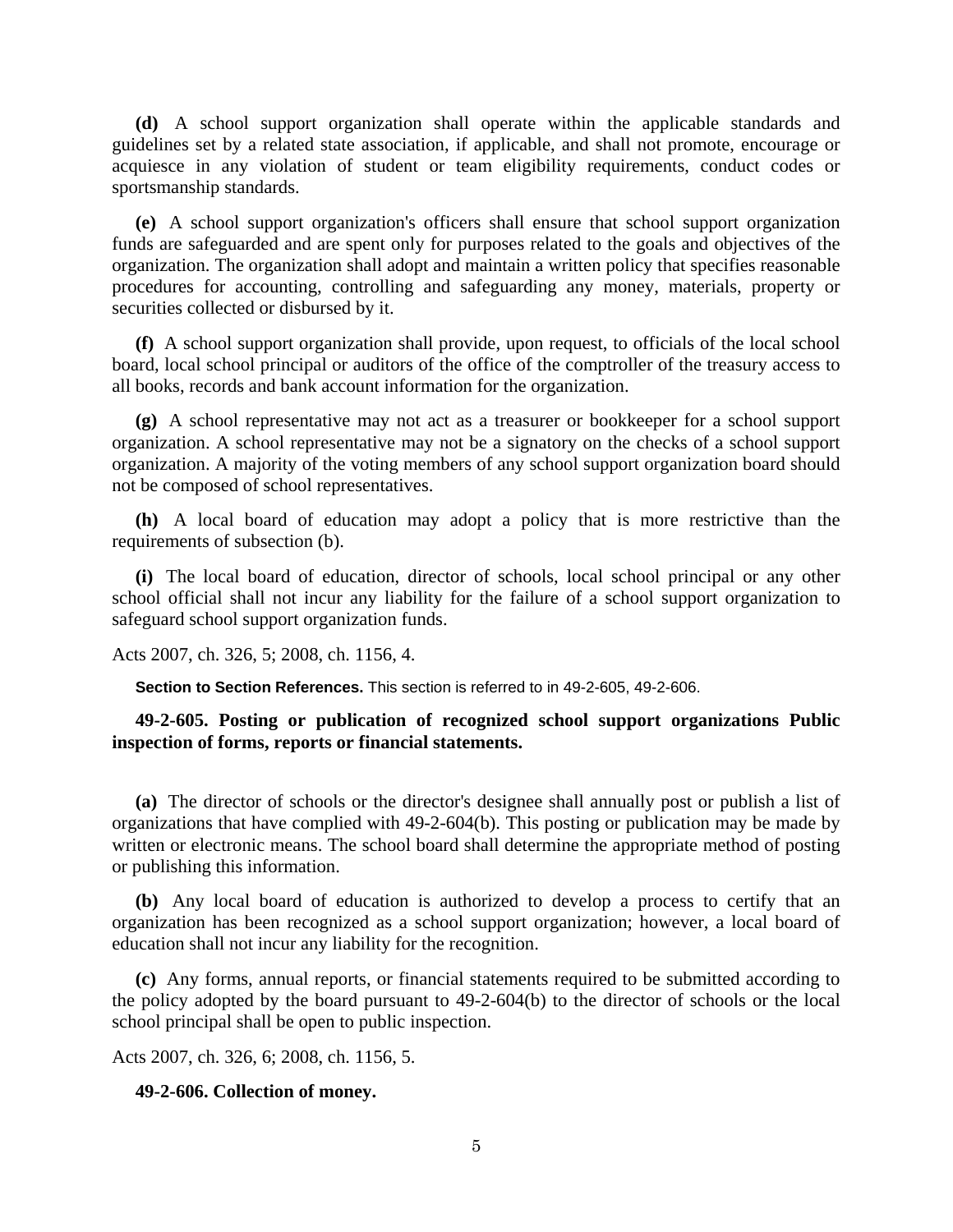**(a)** Any individual who collects or receives any student activity or other internal school funds shall turn over to the properly designated school official or employee all student activity or other internal school funds. The funds shall be considered student activity or other internal school funds for the purpose of 49-2-110. That a member of a school support organization or a person claiming to be a member of a school support organization collected the money is immaterial to the determination as to its status as student activity or other internal school funds.

**(b)** A local board of education may grant the principal of a school the authority to enter into an agreement with a school support organization to operate and collect money for a concession stand or parking at a related school academic, arts, athletic, or social event on school property where any money it collects or any portion designated by the agreement shall be considered as school support group funds and not as student activity funds; provided, that:

 **(1)** The board has adopted a policy concerning school support organizations pursuant to 49-2-604(b); and

 **(2)** The school support organization provides the school with the relevant collection documentation that would have been required pursuant to the provisions of the manual produced under 49-2-110 for student activity funds.

**(c)** Nothing in this section diminishes the authority of a local board of education to enter into an agreement with a civic organization for the operation of concessions or parking at school sponsored events. The civic organization shall not be subject to this part.

**(d)** A local board of education may grant the principal of a school the authority to enter into an agreement with a school support organization to operate a bookstore located on school grounds that makes direct sales of items to students where any money the school support organization collects or any portion designated by the agreement shall be considered as school support group funds and not as student activity funds; provided, that:

 **(1)** The board has adopted a policy concerning school support organizations pursuant to 49-2-604(b);

 **(2)** One hundred percent (100%) of the profits of the operation of the bookstore are used for support of the school; and

 **(3)** The school support organization provides the school with the relevant collection documentation that would have been required pursuant to the provisions of the manual produced under 49-2-110 for student activity funds.

**(e)** A principal may allow funds raised by fundraisers conducted by a school support organization outside the school day and involving students to be collected during the school day by the school support organization. The funds shall be school support organization funds; provided, that school employees are not involved in the accounting of the funds and the funds are turned in using sealed envelopes.

Acts 2007, ch. 326, 7; 2008, ch. 1156, 6.

# **49-2-607. Disbursement of donations.**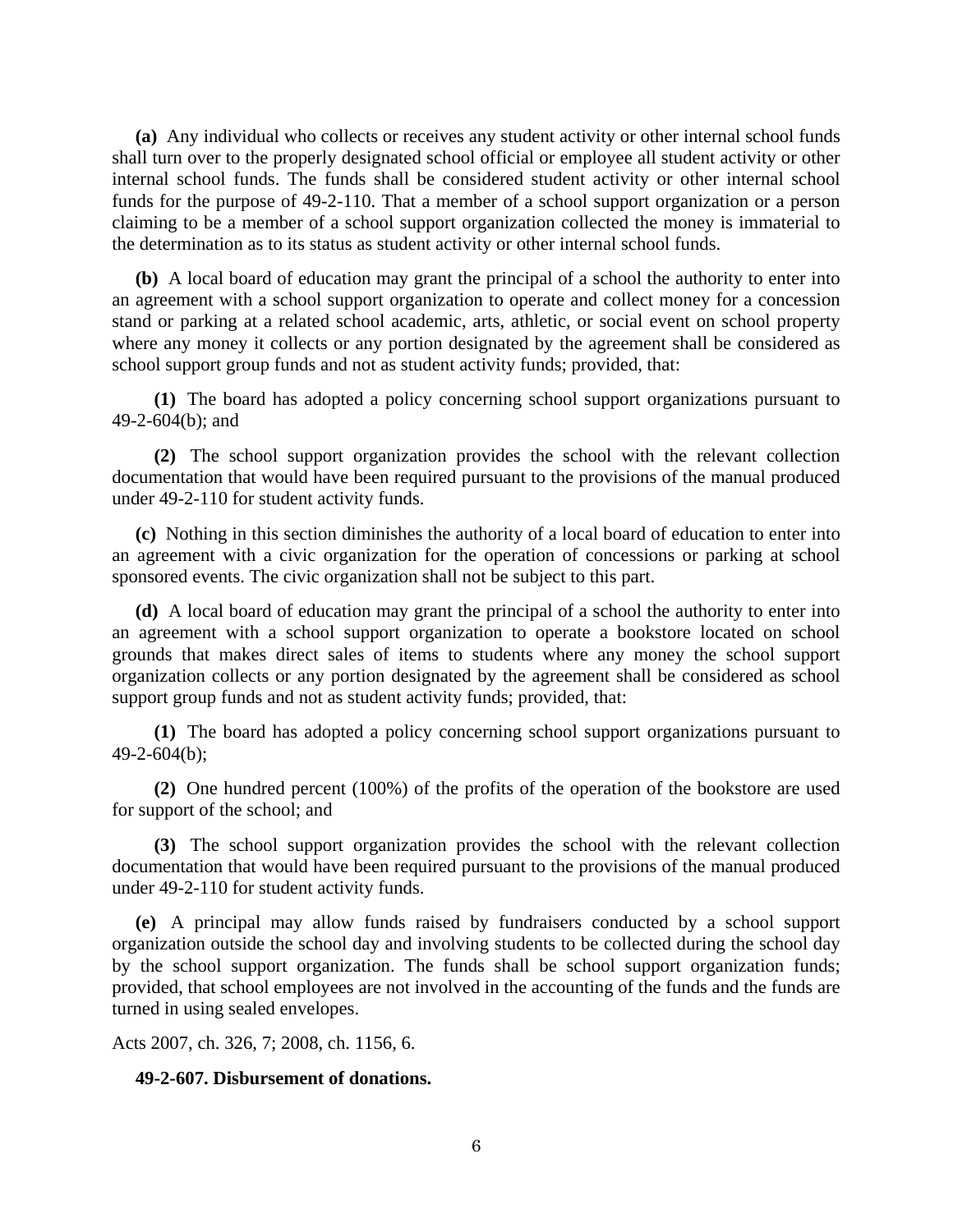**(a)** Donations to a board of education shall be received and disbursed in accordance with 49- 6-2006.

**(b)** In addition to any requirements established by 49-6-2006(a), the following specific conditions shall apply:

 **(1)** Any donation made by a school support organization to a board of education or school shall be disbursed only in accordance with any written conditions that the school support organization may place upon the disbursement of the funds and shall be in accordance with the goals and objectives of the school support organization;

 **(2)** School support organization funds that are donated to an individual school shall not be considered as student activity funds. These funds shall be considered instead as internal school funds from the point of their donation to the respective school; and

 **(3)** Any disbursements of donated funds by a school official or employee shall be made in accordance with any relevant federal, state, or local government laws, including any relevant purchasing laws or requirements of the accounting policy manual produced according to 49-2- 110(e).

Acts 2007, ch. 326, 8.

### **49-2-608. Prohibited actions.**

A nongovernmental group or organization, including all school support organizations, may not:

**(1)** Use the school's or school district's sales tax exemption to purchase items;

 **(2)** Represent or imply that its activities, contracts, purchases, or financial commitments are made on behalf of or binding upon any school or school district;

 **(3)** Use school support organization funds for a purpose other than purposes related to the goals and objectives of the school support organization that relate to supporting a school district, school, school club or school academic, arts, athletic or social activity; or

 **(4)** Maintain or operate a bank account that bears the employer identification number of a school board, school, or any other school related governmental entity. From July 1, 2007, any funds deposited into the bank account shall be presumed to be a donation to the entity whose employer identification number is used and shall be treated as student activity funds.

Acts 2007, ch. 326, 9.

# **49-2-609. Audit.**

A school support organization or any group or organization that collects and raises money, materials, property or securities while representing itself to be a school support organization shall be subject to audit by the office of the comptroller of the treasury.